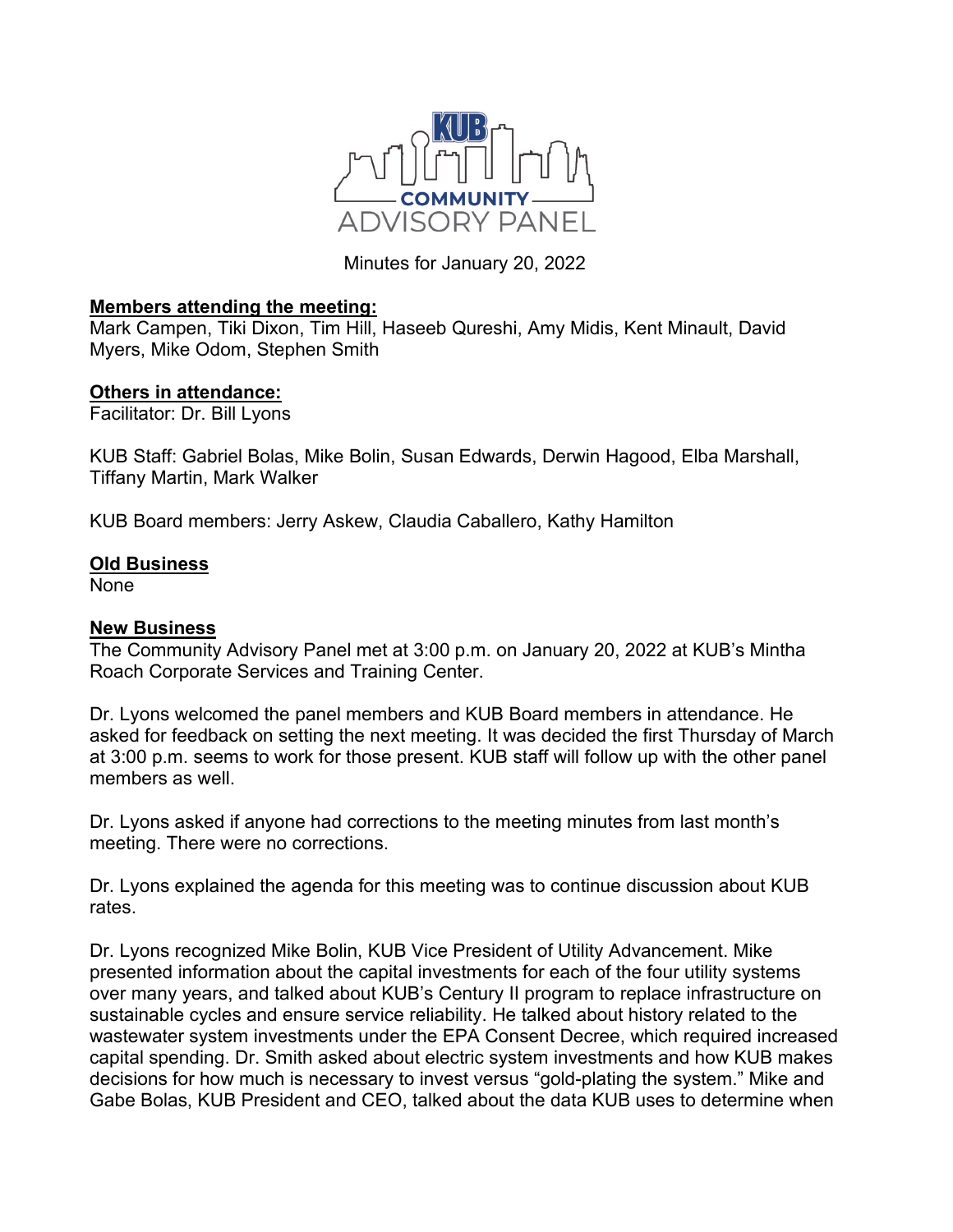the utility assets need replacement to avoid failures and outages. Gabe explained that before KUB increased investments, KUB was experiencing equipment failures that indicated more investment was needed to avoid service disruptions, and it has taken a while to get caught up in replacing old assets and have better systems today to be more proactive. He explained KUB looks closely at various data to determine the right balance for investments.

Mark Campen asked if KUB expects future investments to level off. Mark Walker, Senior Vice President and KUB Chief Financial Officer, explained the reduction shown for 2021 was due to project deferrals to manage resources through the pandemic. He expects wastewater system investments to level off or even drop now that requirements of the Consent Decree are being fulfilled. He expects gas system investments to remain steady, and he noted more investment is needed for the water system. Mark explained investment in the electric system will increase due to KUB's commitment to provide broadband service.

Mike shared information about KUB's history of debt and how debt has increased to support the infrastructure investments. He reminded the panel KUB has two main sources through which to fund the capital investments: debt and rates. He explained KUB's Board decided to fund investments to improve the systems with a mix of debt and rate increases, and as a result, KUB increased its debt level fairly significantly.

Haseeb Qureshi asked what type of debt KUB uses. Mark Walker explained it is typically with a fixed rate and 30-year maturity.

Mike shared the history of rate increases, using the electric system as an example. He noted earlier in his career at KUB, there were very few rate increases. He explained when the Century II program started, KUB implemented small, regular rate increases to help fund the investments to replace aging infrastructure.

Dr. Smith interjected to clarify the terminology, and said he believes he is correct in that it was fixed fee increases rather than rate increases. Mike explained that yes, for the most part, the increases were applied to the basic service charge or "fixed fee." He explained that the decision of the KUB Board at that time was that it was a way to apply the increases evenly to all customers. Mark Walker, Senior Vice President and KUB Chief Financial Officer, also explained that KUB compared itself to other utilities at the time and KUB's fixed fees were very low compared to others and part of the rationale for the decision was based on this comparison.

Dr. Smith stated he feels the higher fixed fee is disadvantageous for lower income customers who live in smaller homes and use less energy.

Mr. Odom asked to clarify the data on the slide and that the total impact was basically a 1% increase on the total bill paid by customers, regardless of what part of the bill the increase was applied to. Mike confirmed this is accurate.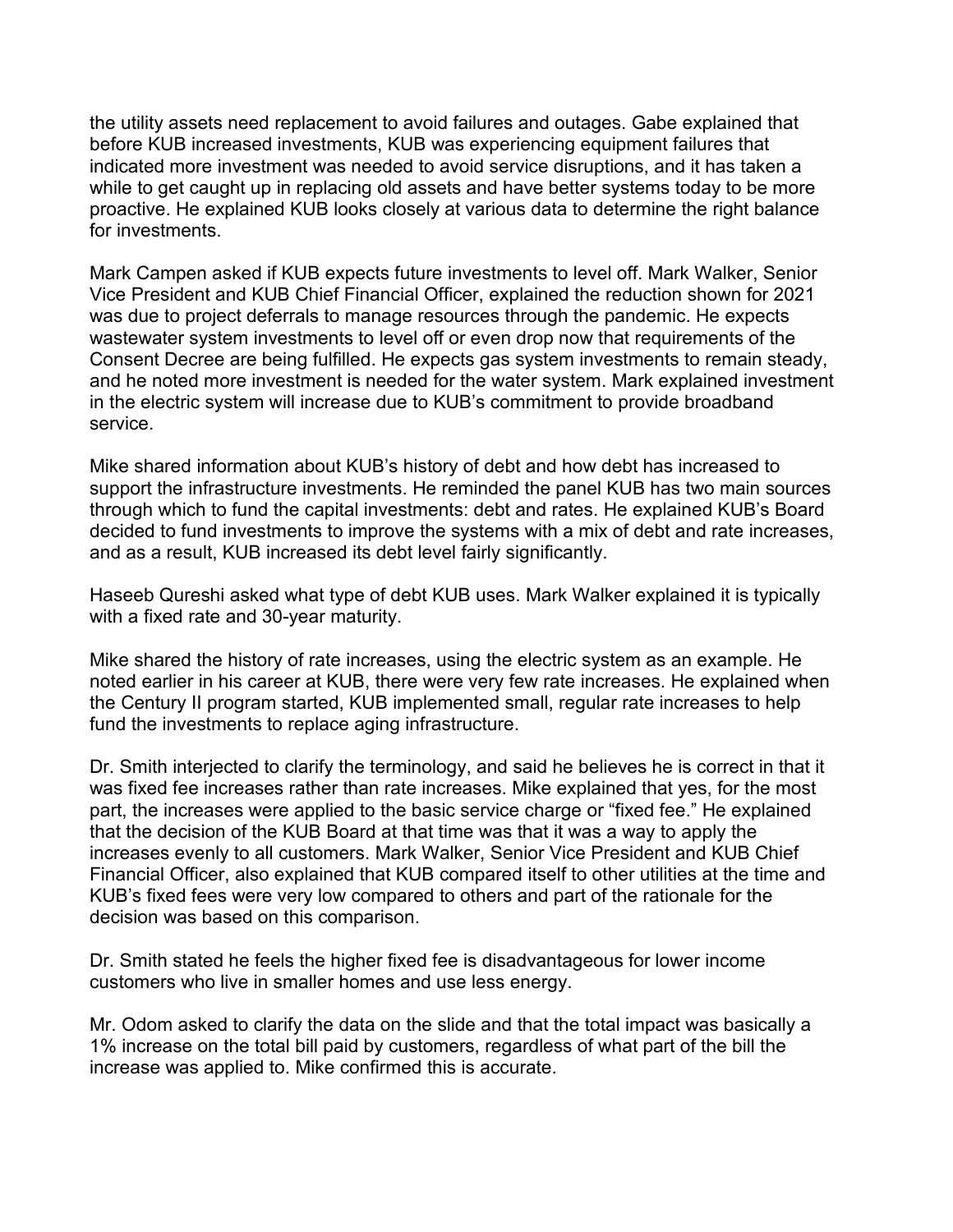Mike shared information to show how KUB's rates currently compare to other utilities, even with the increased capital investment and debt levels. Mike also illustrated how KUB's fixed fee and total bill compares to other TVA distributors. KUB's fixed fee is about average when compared to the other electric distributors.

Mike then shared information to illustrate how the customer's total bill is impacted by a higher or lower fixed fee. With higher consumption, the total bill is lower with a higher fixed fee and lower commodity rate. With lower consumption, the total bill is lower with a lower fixed fee and lower commodity rate.

Mike explained one of KUB's considerations in rate decisions is how various groups of customers will be impacted, including lower income customers. Mike shared data to show the average consumption for KUB's customers who have received LIHEAP bill payment assistance, since these customers are known to be lower income. The majority of these customers had higher than average consumption and would have had higher bills if KUB had a lower fixed fee and higher commodity rate.

Dr. Smith stated KUB has been a leader in helping lower income homes be more efficient, and in many cases, lower income customers have high electric consumption due to living in substandard housing. He stated while KUB having the current rate structure may provide these customers temporary relief on their bills, it does not address the source of the problem. He stated he believes it would be better to encourage energy efficiency and "try to drive them" to have lower consumption.

Mike agreed the cause of lower income customers having high consumption is often due to those customers living in inefficient homes. He explained what he is trying to illustrate is how KUB's current rate structure impacts their total bills, and the data shows if KUB had a lower fixed fee and higher commodity rate, many of these customers would have higher bills.

Dr. Smith expressed he feels it is important to send market signals to encourage energy efficiency.

Haseeb Qureshi asked if the fixed fee is used to pay KUB's debt, and he mentioned being able to communicate to the end user what is the value of the fixed fee. Mark Walker explained the fixed fee alone is not used only to pay for debt, and Mike reminded the panel of earlier discussion of KUB's cost of service studies and the role of the fixed fee in cost recovery.

Stephen Smith shared his thoughts about the cost of service studies, as discussed in a prior meeting. He expressed he does not agree with KUB's cost of service methodology and noted he is not sure KUB's Board was provided enough information. Kathy Hamilton, KUB Commissioner, stated KUB's Board was provided a lot of information to consider in making decisions.